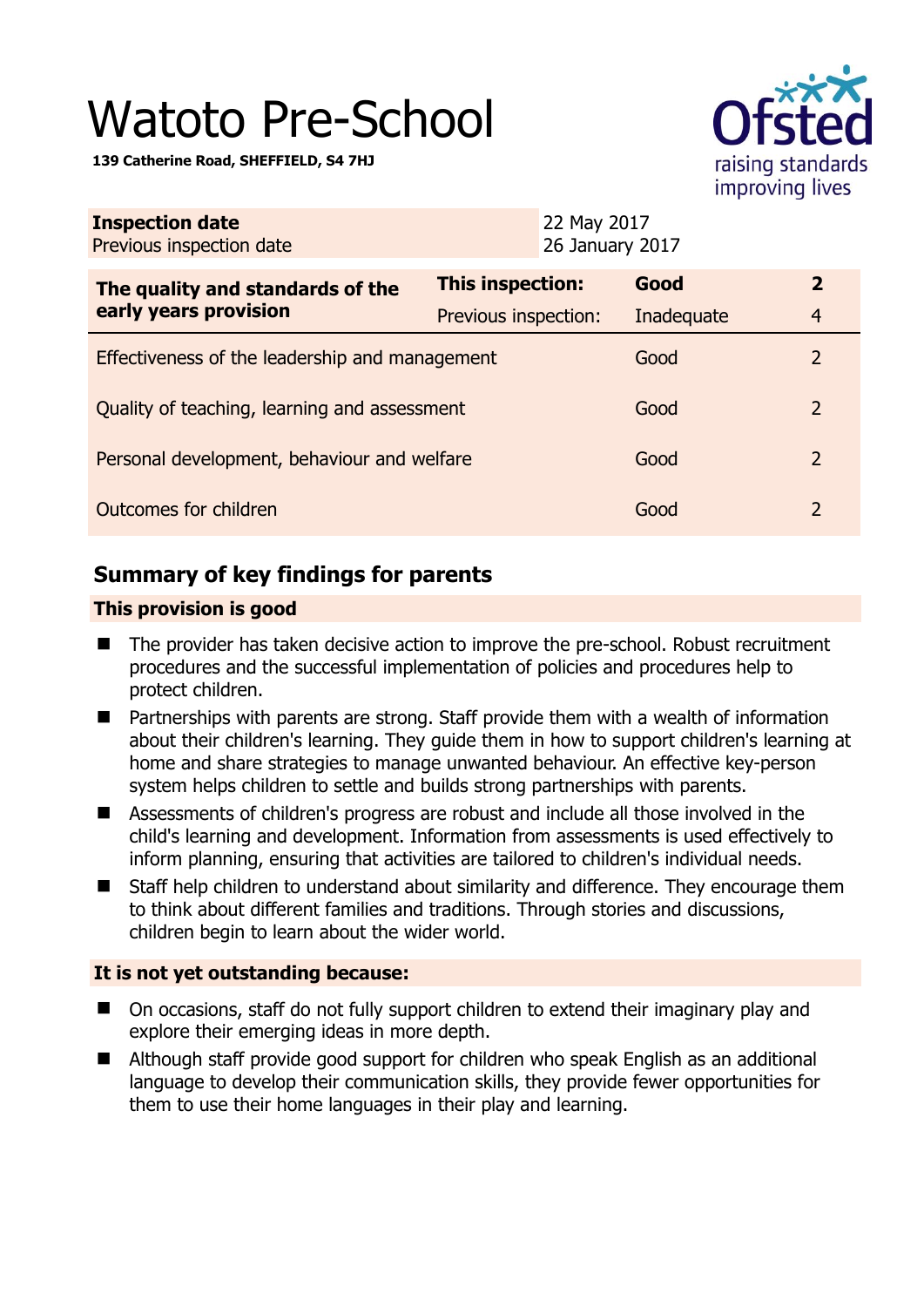# **What the setting needs to do to improve further**

#### **To further improve the quality of the early years provision the provider should:**

- support children to build on imaginative play and explore their ideas in more detail
- **P** provide more opportunities for children who speak English as an additional language to use their home language in their play.

#### **Inspection activities**

- The inspector observed the quality of teaching during activities indoors and outdoors and assessed the impact this has on children's learning.
- The inspector spoke with staff and children during the inspection.
- The inspector completed a joint observation with the manager.
- The inspector held a meeting with the manager and the provider. She looked at relevant documentation and evidence of the suitability of staff working in the nursery.
- The inspector spoke to a number of parents during the inspection and took account of their views.

## **Inspector**

Nicola Dickinson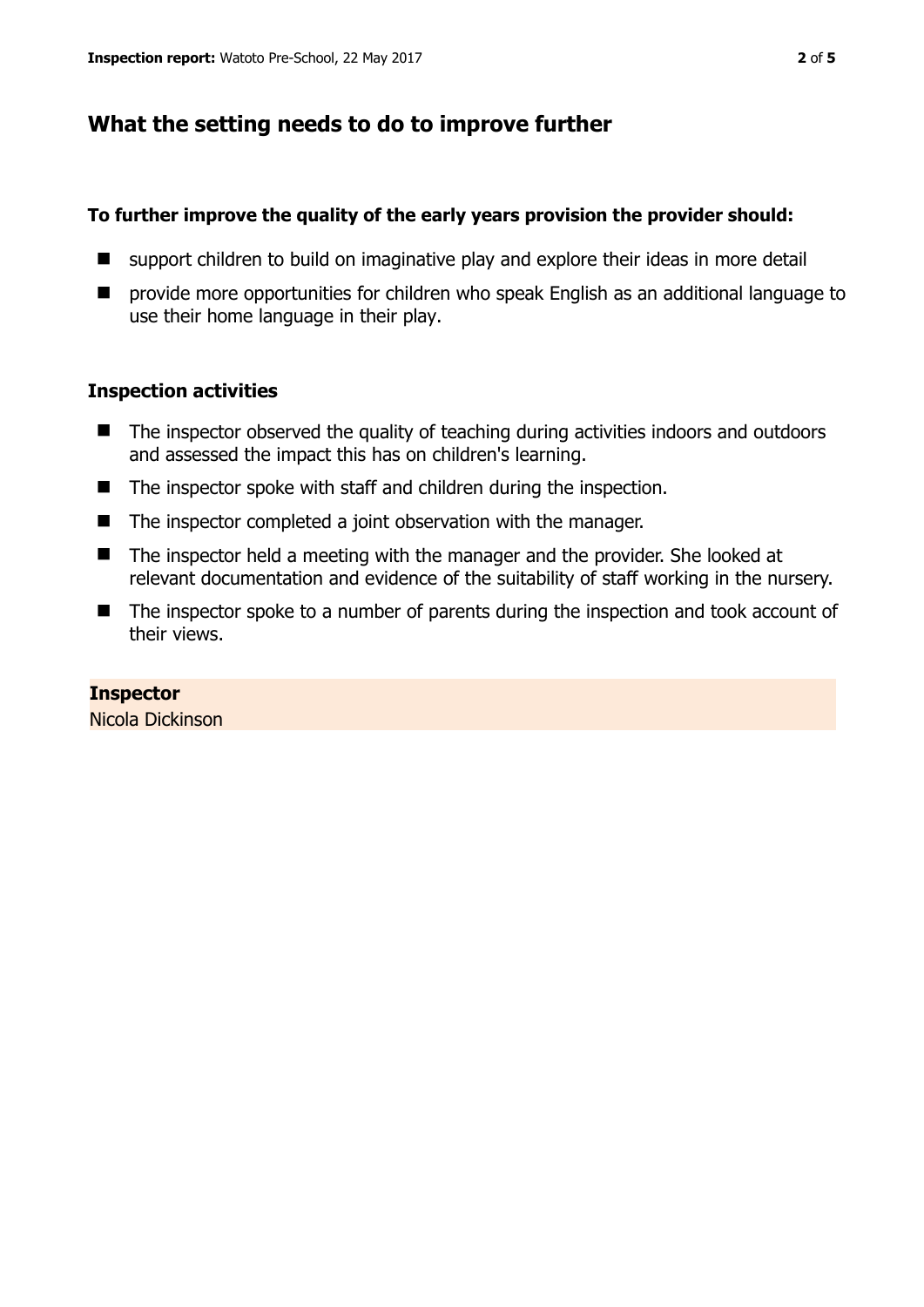## **Inspection findings**

#### **Effectiveness of the leadership and management is good**

Safeguarding is effective. Staff demonstrate a secure knowledge of the signs and symptoms of abuse and the procedures to follow if they have concerns about an adult or a child. The provider has an in-depth understanding of the priorities for improving learning across the district. Additional funding has been used successfully to enhance outcomes for children. Children who have special educational needs and/or disabilities receive exceptional levels of support. The provider has a comprehensive understanding of the strengths and weaknesses in practice. She uses her findings from detailed evaluation to develop targeted action plans that support continuing improvement. Focused professional development plans help all staff to raise their teaching skills to a higher standard. The monitoring of groups of children is used effectively to identify any gaps in learning and ensure all of them develop the skills they need for school.

#### **Quality of teaching, learning and assessment is good**

Children enjoy their time in the pre-school. They are confident. They make choices about their play, independently choose from a wide range of resources and initiate conversations with children and adults. Staff help children to develop mathematical skills. They encourage them to think about shape, asking if they can remember what a rectangle looks like and how many sides it has. Staff promote children's problem-solving skills and support them to find different ways to do things. For instance, they give them time to work out how to fill a container that is too tall to fit under the tap of the water butt. Staff very skilfully use a range of strategies to promote children's early communication. Sign language, pictures and props are used during activities to help children to convey their wants and needs and to understand instructions.

#### **Personal development, behaviour and welfare are good**

Parents comment that the support staff offer to families is excellent. They help children through change. They provide parents with a wealth of information about how to keep their children safe and healthy. Staff promote good hygiene and children's independence in personal care routines. Children enjoy developing their physical skills in the outdoor area. They climb, slide and balance. They begin to identify hazards and take managed risks. Children grow fruit and vegetables and enjoy a wide range of healthy snacks. They behave well, use good manners and learn to consider the feelings of others.

#### **Outcomes for children are good**

All children make good progress from their starting points. They follow their interests and are keen to learn. Children participate in telling stories where they learn to pay attention and develop good listening skills. During discussions in small groups, children recall past events, talk about their family and friends and develop good social skills.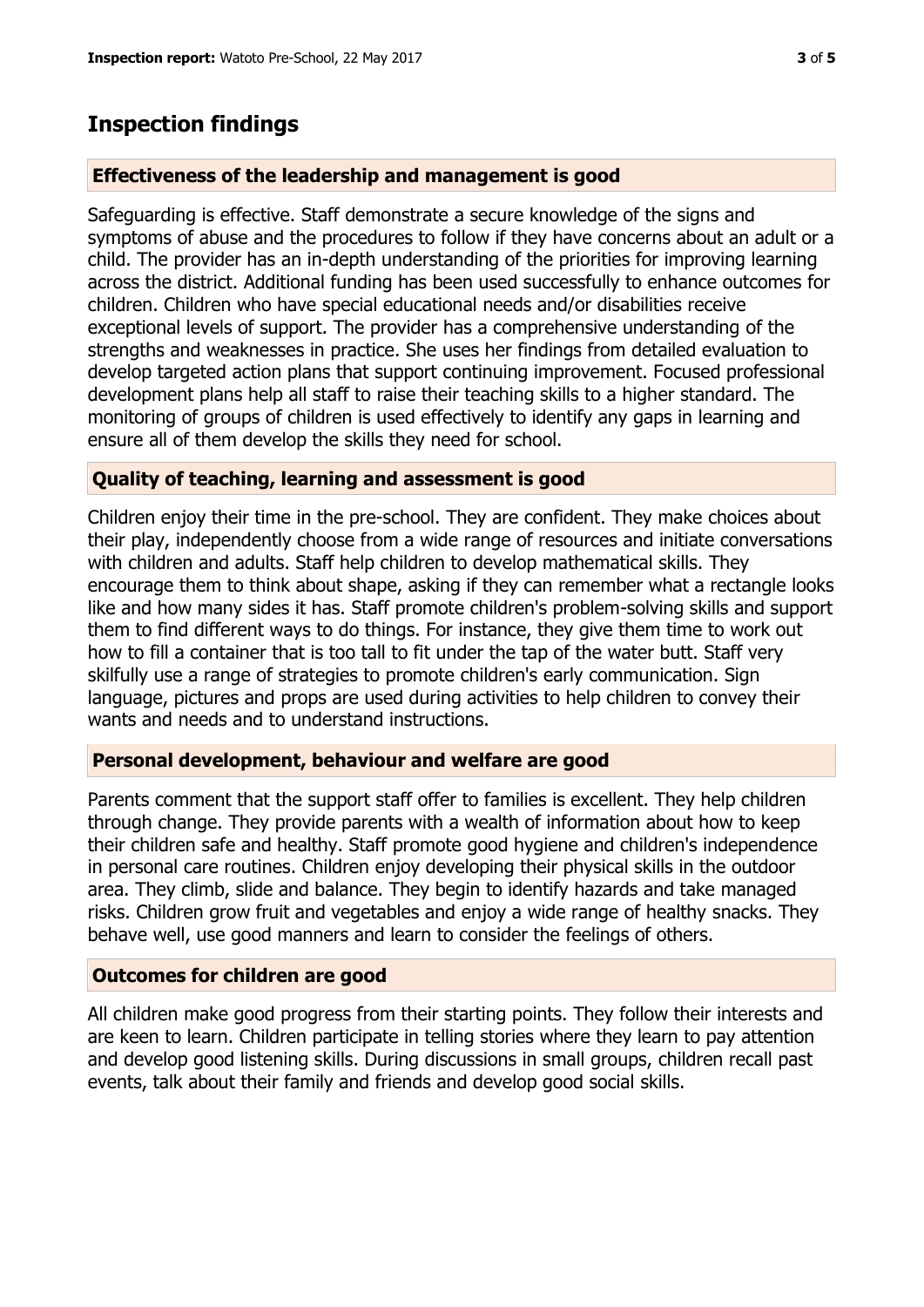# **Setting details**

| Unique reference number                             | EY367292                                                                             |  |
|-----------------------------------------------------|--------------------------------------------------------------------------------------|--|
| <b>Local authority</b>                              | Sheffield                                                                            |  |
| <b>Inspection number</b>                            | 1084388                                                                              |  |
| <b>Type of provision</b>                            | Full-time provision                                                                  |  |
| Day care type                                       | Childcare - Non-Domestic                                                             |  |
| <b>Registers</b>                                    | Early Years Register, Compulsory Childcare<br>Register, Voluntary Childcare Register |  |
| Age range of children                               | $2 - 4$                                                                              |  |
| <b>Total number of places</b>                       | 56                                                                                   |  |
| Number of children on roll                          | 49                                                                                   |  |
| Name of registered person                           | <b>Black Women's Resource Centre Watoto Preschool</b>                                |  |
| <b>Registered person unique</b><br>reference number | RP907319                                                                             |  |
| Date of previous inspection                         | 26 January 2017                                                                      |  |
| <b>Telephone number</b>                             | 0114 2751817                                                                         |  |

Watoto Pre-School registered in 2008. The pre-school employs 13 members of childcare staff. Of these, 12 hold appropriate early years qualifications at level 3 or above, including one who holds early years professional status. The pre-school opens from Monday to Friday for 48 weeks of the year. Sessions are from 8am until 5pm. The pre-school provides funded early education for two-, three- and four-year-old children.

This inspection was carried out by Ofsted under sections 49 and 50 of the Childcare Act 2006 on the quality and standards of provision that is registered on the Early Years Register. The registered person must ensure that this provision complies with the statutory framework for children's learning, development and care, known as the early years foundation stage.

Any complaints about the inspection or the report should be made following the procedures set out in the guidance 'Complaints procedure: raising concerns and making complaints about Ofsted', which is available from Ofsted's website: www.gov.uk/government/organisations/ofsted. If you would like Ofsted to send you a copy of the guidance, please telephone 0300 123 4234, or email enquiries@ofsted.gov.uk.